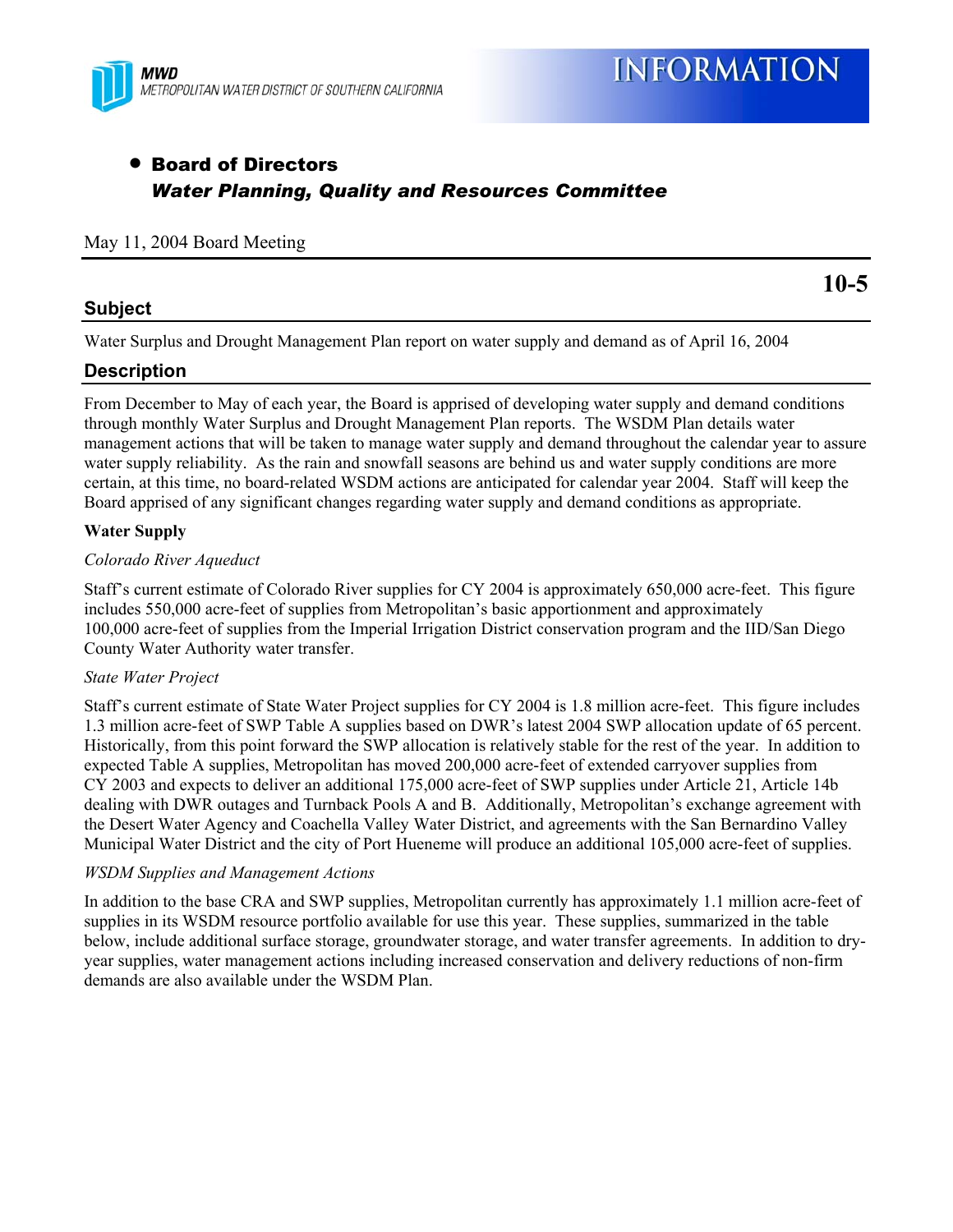|                       | <b>Current Storage</b><br>Levels | <b>Capacity Available</b><br>for Storage | <b>Remaining Take</b><br><b>Capabilities</b> | <b>Remaining Put</b><br><b>Capabilities</b> |
|-----------------------|----------------------------------|------------------------------------------|----------------------------------------------|---------------------------------------------|
| CRA Storage *         | 350,000                          | 1,130,000                                | 90,000                                       | 250,000                                     |
| SWP Storage **        | ,090,000                         | 260,000                                  | 460,000                                      | 150,000                                     |
| In-Region Storage *** | 0.050,000                        | 360,000                                  | 560,000                                      | 190,000                                     |
| Total                 | 2,590,000                        | 1,750,000                                | 1,110,000                                    | 590,000                                     |

### **Current WSDM Supplies for CY 2004**

CRA storage includes conjunctive-use storage

SWP storage includes surface, flex and conjunctive-use storage

\*\*\* In-Region storage includes surface, cyclic storage and conjunctive-use storage

#### **Demands**

Current projected total demands on Metropolitan for CY 2004 range from a low of 1.9 million acre-feet under wet/cool conditions to a high of 2.6 million acre-feet under dry/hot conditions. These estimates include a projected range for firm demands of 1.7 million acre-feet to 2.1 million acre-feet, respectively. Under normal conditions, demands are projected to be 2.3 million acre-feet. This compares with demands on Metropolitan for CY 2003 of 2.2 million acre-feet. This figure includes 2.0 million acre-feet of firm demands, .12 million acre-feet of replenishment demands, and .10 million acre-feet of agricultural demands.

#### **Summary**

At the beginning of each year, Metropolitan faces a wide range of possible supply and demand conditions. The WSDM Plan provides a strategy to manage Metropolitan's resources to meet that range of hydrologic conditions for the upcoming year. Currently, the projected combined CRA and SWP base supplies total approximately 2.45 million acre-feet. When combined with the approximately 1.1 million acre-feet of currently available WSDM supplies and additional WSDM management actions, Metropolitan will be able to cover the current estimated range of demands in CY 2004. Changes in conditions after the posting of this report will be provided at the next Water Planning, Quality, and Resources Committee meeting.

## 0 0.5 1.0 1.5 2.0 2.5 **MAF Current Trend Demands WSDM Supplies CRA SWP @ 65%**  3.5 3.0 .65 MAF 1.8 MAF 1.1 MAF

#### **Current CY 2004 Supply/Demand Balance**